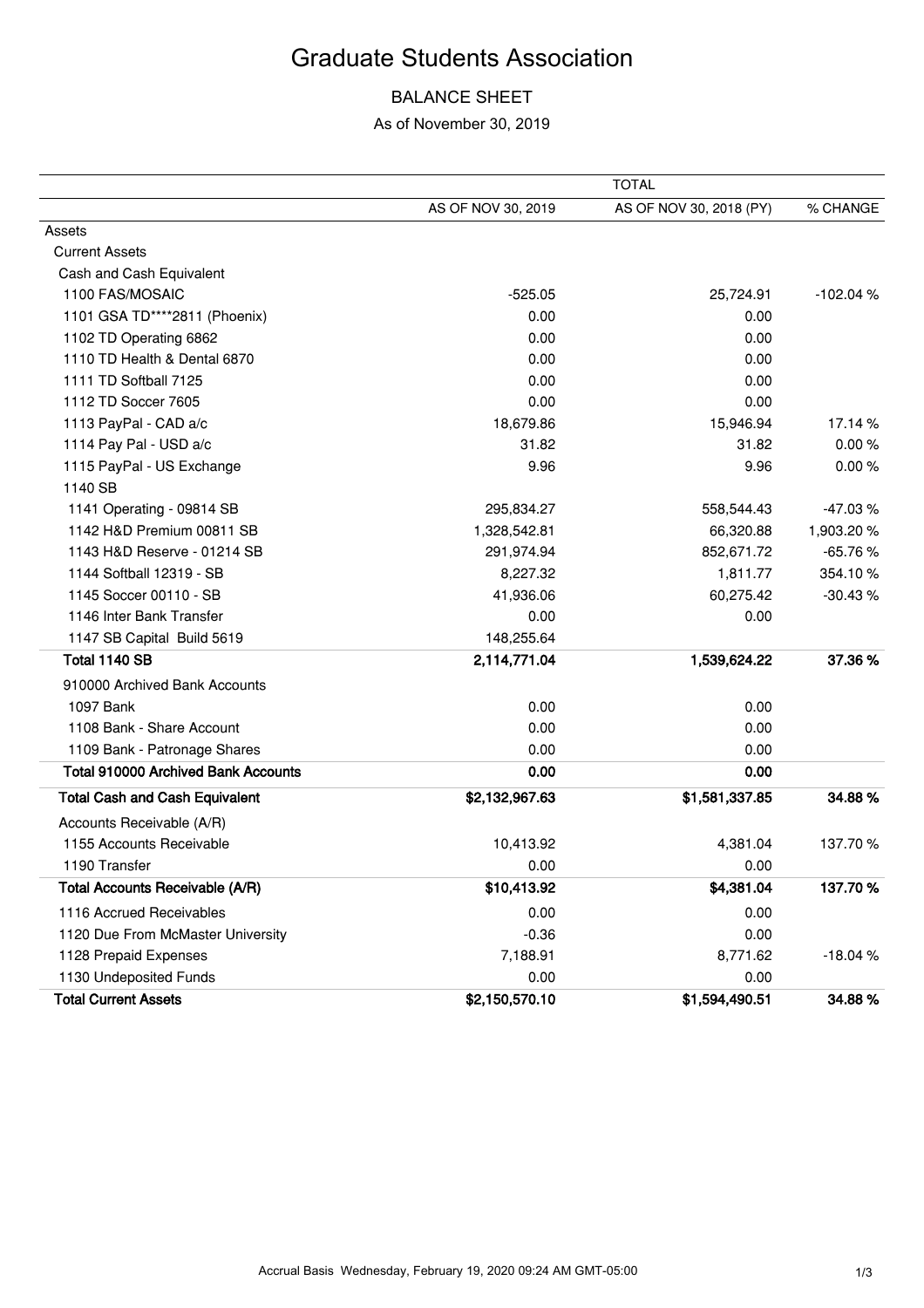|                                              |                    | <b>TOTAL</b>            |            |  |  |
|----------------------------------------------|--------------------|-------------------------|------------|--|--|
|                                              | AS OF NOV 30, 2019 | AS OF NOV 30, 2018 (PY) | % CHANGE   |  |  |
| Non-current Assets                           |                    |                         |            |  |  |
| Property, plant and equipment                |                    |                         |            |  |  |
| 1160 Property & Equipment                    |                    |                         |            |  |  |
| 1162 Office Equipment                        | 44,959.80          | 44,959.80               | 0.00%      |  |  |
| 1163 Accum Amort - Office Equipment          | $-41,140.80$       | $-40,186.08$            | $-2.38%$   |  |  |
| 1167 Computer Equipment                      | 16,975.43          | 16,975.43               | 0.00%      |  |  |
| 1168 Accum Amort - Computer Equip            | $-15,395.09$       | $-14,999.99$            | $-2.63%$   |  |  |
| 1170 Leasehold Improvements                  | 2,534,867.32       | 2,534,867.32            | 0.00%      |  |  |
| 1171 Accum Amort - Leasehold                 | -709,842.72        | $-608,448.00$           | $-16.66%$  |  |  |
| 1180 Softball Asset - Golf Cart              | 1,900.00           | 1,900.00                | 0.00%      |  |  |
| 1181 Accum Amort - Softball Golf Cart        | $-1,161.05$        | $-949.91$               | $-22.23%$  |  |  |
| <b>Total 1160 Property &amp; Equipment</b>   | 1,831,162.89       | 1,934,118.57            | $-5.32%$   |  |  |
| Total Property, plant and equipment          | \$1,831,162.89     | \$1,934,118.57          | $-5.32%$   |  |  |
| 1150 GICs Investments                        |                    |                         |            |  |  |
| 1151 Operational GICs Investments            | 10,000.00          | 10,000.00               | 0.00%      |  |  |
| 1152 Reserve GIC Investments                 | 145,123.65         |                         |            |  |  |
| 1153 Capital Build GIC Investments           | 71,503.43          |                         |            |  |  |
| <b>Total 1150 GICs Investments</b>           | 226,627.08         | 10,000.00               | 2,166.27%  |  |  |
| <b>Total Non Current Assets</b>              | \$2,057,789.97     | \$1,944,118.57          | 5.85%      |  |  |
| <b>Total Assets</b>                          | \$4,208,360.07     | \$3,538,609.08          | 18.93%     |  |  |
|                                              |                    |                         |            |  |  |
| <b>Liabilities and Equity</b><br>Liabilities |                    |                         |            |  |  |
|                                              |                    |                         |            |  |  |
| <b>Current Liabilities</b>                   |                    |                         |            |  |  |
| Accounts Payable (A/P)                       |                    |                         | 238.17%    |  |  |
| 2000 Accounts Payable (A/P)                  | 378.48             | 111.92                  |            |  |  |
| Total Accounts Payable (A/P)                 | \$378.48           | \$111.92                | 238.17%    |  |  |
| <b>Credit Card</b>                           |                    |                         |            |  |  |
| 2016 A.Ravenscroft Credit Card               | 1,030.05           | 128.78                  | 699.85%    |  |  |
| 2017 Shawn H. Credit Card                    | $-186.07$          |                         |            |  |  |
| 2018 T.van Boxtel Credit Card (deleted)      | 0.00               | 229.99                  | -100.00%   |  |  |
| <b>Total Credit Card</b>                     | \$843.98           | \$358.77                | 135.24 %   |  |  |
| 2030 Payroll Taxes Payable                   | 0.00               | 0.00                    |            |  |  |
| 2040 Phoenix Inter company account           |                    |                         |            |  |  |
| 2041 Phoenix Inter- co - Long term           | $-120,484.75$      | $-120,484.75$           | 0.00%      |  |  |
| 2045 Phoenix Inter- co - Short Term          | $-66,655.04$       | $-64,456.04$            | $-3.41%$   |  |  |
| 2050 Phoenix - Payroll payable               | 93,573.93          | 94,787.72               | $-1.28%$   |  |  |
| Total 2040 Phoenix Inter company account     | $-93,565.86$       | $-90,153.07$            | $-3.79%$   |  |  |
| 2100 Soccer Deferred Revenue                 | 0.00               | 0.00                    |            |  |  |
| 2110 Softball Deferred Revenue               | 0.00               | 0.00                    |            |  |  |
| 2230 GSA Deferred Contributions              | 0.00               | 0.00                    |            |  |  |
| 2255 Due to Capital Bldg Fund                | 2,096,287.54       | 2,096,357.79            | $-0.00%$   |  |  |
| 2280 Interim Construction Loans              | 0.00               | 0.00                    |            |  |  |
| 2300 Accrued Liabilities                     | 9,324.47           | 7,383.26                | 26.29 %    |  |  |
| 2310 KPMG - Accrued Liabilities              | 4,920.00           | 120.00                  | 4,000.00 % |  |  |
| 2550 GST/HST Payable                         | 0.00               | 0.00                    |            |  |  |
| 2600 Prior Period Adjustment                 | 0.00               | 0.00                    |            |  |  |
| Receiver General Suspense                    | 0.00               | 0.00                    |            |  |  |
| <b>Total Current Liabilities</b>             | \$2,018,188.61     | \$2,014,178.67          | 0.20%      |  |  |